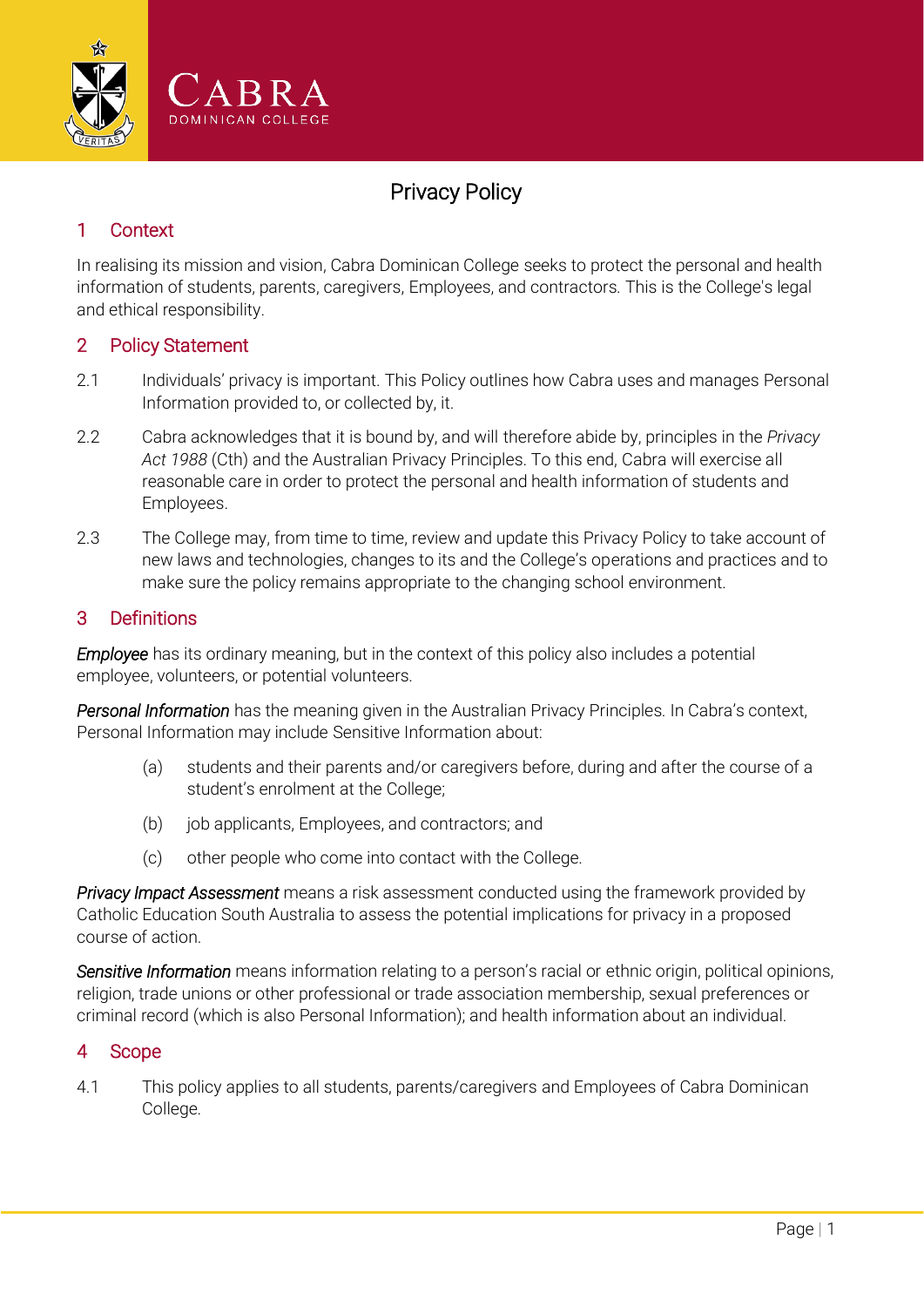

# 5 Principles

# General Principles

- 5.1 The College may collect Personal Information provided by an individual by way of forms filled out by parents or students, face-to-face meetings and interviews, email, telephone calls, and via the College app and Consent2Go.
- 5.2 The College may collect Personal Information provided by other people by way of a report provided by a medical professional or a reference from another school.
- 5.3 This Privacy Policy does not apply, and the Australian Privacy Principles do not bind Cabra, in relation to the College's treatment of an employee record, where the treatment is directly related to the current or former employment relationship between Cabra and the employee.
- 5.4 The College will use Personal Information it collects from an individual for the primary purpose of collection, and for such other secondary purposes that are related to the primary purpose of collection and reasonably expected, or to which an individual has consented.

#### Students and parents

- 5.5 For Personal Information about students and parents, the College's primary purpose of collection is to enable the College to provide schooling for the student. This includes satisfying both the needs of parents and the needs of the student throughout the whole period the student is enrolled at the College.
- 5.6 The purposes for which the College uses Personal Information of students and parents/caregivers include:
	- (a) to keep parents informed about matters related to their child's schooling, through correspondence, newsletters and magazines;
	- (b) day to day administration;
	- (c) to look after students' educational, social, spiritual and medical wellbeing;
	- (d) in marketing publications;
	- (e) to refer unpaid debts to a debt collection agency;
	- (f) to contribute to aggregated data that the Catholic Education Office or the South Australian Commission for Catholic Schools Inc ("SACCS") may require from time to time to meet their reporting, planning, contract and funding responsibilities on behalf of schools;
	- (g) to seek specialised advice from the Catholic Education Office in relation to the students' educational, social, spiritual and medical wellbeing;
	- (h) to satisfy the College's legal obligations and allow the College to discharge its duty of care.
- 5.7 In some cases where the College requests Personal Information about a student or parent, if the information requested is not obtained, the College may not be able to enrol or continue the enrolment of the student.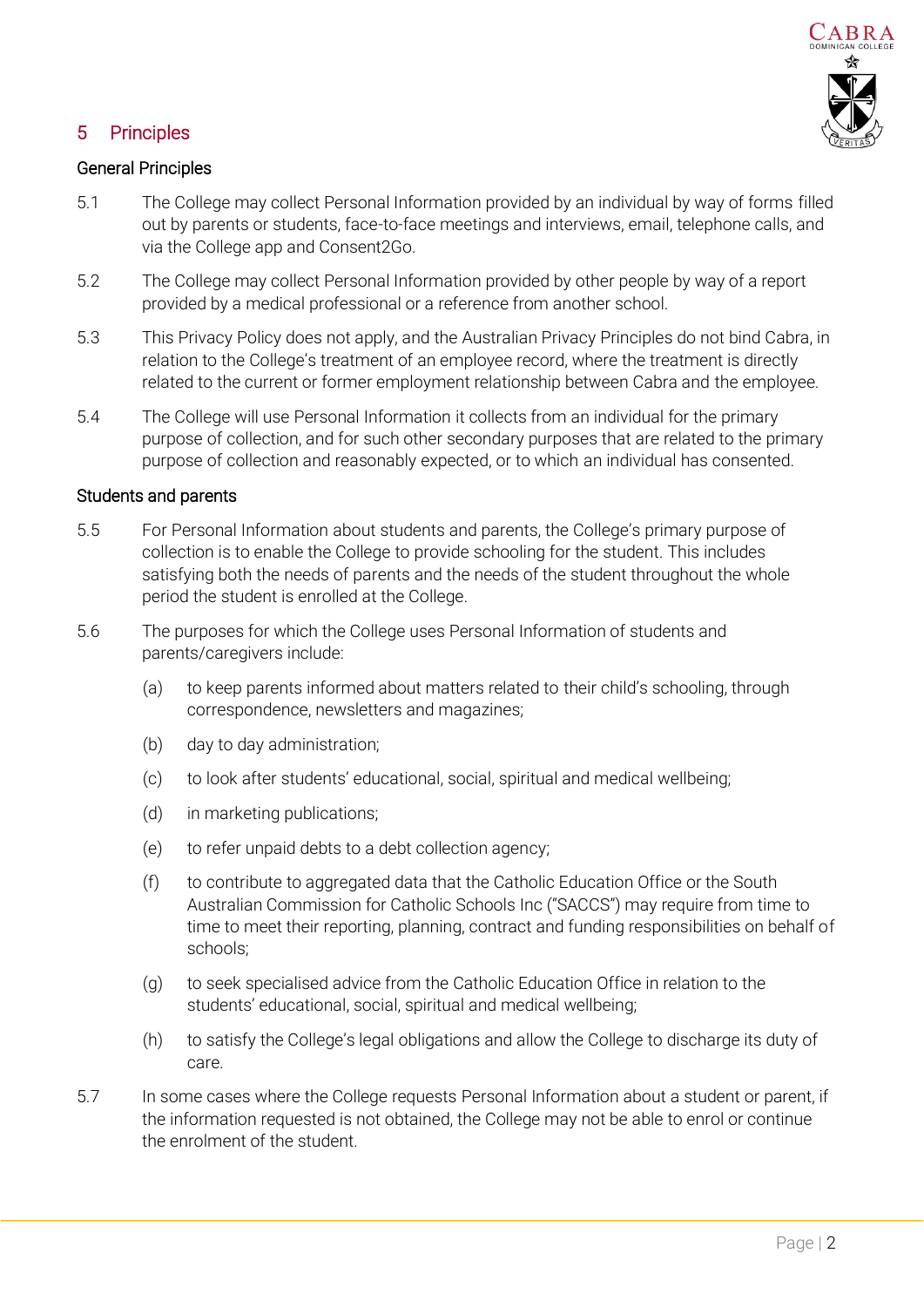

# Job applicants, Employees and Contractors

- 5.8 For Personal Information about job applicants, Employees and contractors, the College's primary purpose of collection is to assess and, if successful, to engage the applicant, Employee or contractor, as the case may be.
- 5.9 The purposes for which the College uses Personal Information of Employees and contractors include:
	- (a) to administer the individual's employment or contract (as the case may be);
	- (b) for insurance purposes;
	- (c) to seek funds and marketing for Cabra;
	- (d) to contribute to aggregated data that the Catholic Education Office and SACCS use to meet their reporting, planning, contract and funding responsibilities;
	- (e) to enable the Catholic Education Office and SACCS to maintain necessary Employees information for entitlements including long service leave, maternity leave, workers compensation and other necessary industrial or employment purposes, and for accreditation and funding purposes; and
	- (f) to satisfy the College's legal obligations (for example, in relation to child protection legislation).

#### Marketing and Fundraising

- 5.10 The College treats marketing and seeking donations for the future growth and development of the College as an important part of ensuring that the College continues to be a quality learning environment in which both students and Employees thrive.
- 5.11 Personal Information held by the College may be disclosed to an organisation that assists in the College's fundraising. As such, parents, Employees, contractors, and other members of the wider College community may from time to time receive fundraising information.
- 5.12 College publications, like newsletters and magazines, which include Personal Information, may be used for marketing purposes.

#### Other Disclosures

- 5.13 The *Privacy Act 1988* (Cth) allows the College to share Personal Information with any other College which is owned and operated and administered by the same or a related body corporate. In the case of Cabra, this may involve disclosure to Dominican Education Australia.
- 5.14 The College may disclose Personal Information (including Sensitive Information) held about an individual to:
	- (a) another College operated by the same incorporated body (if any);
	- (b) Catholic Education South Australia;
	- (c) SACCS;
	- (d) another school which belongs to Dominican Education Australia;
	- (e) a school operated by the Catholic Education Office for the Archdiocese of Adelaide;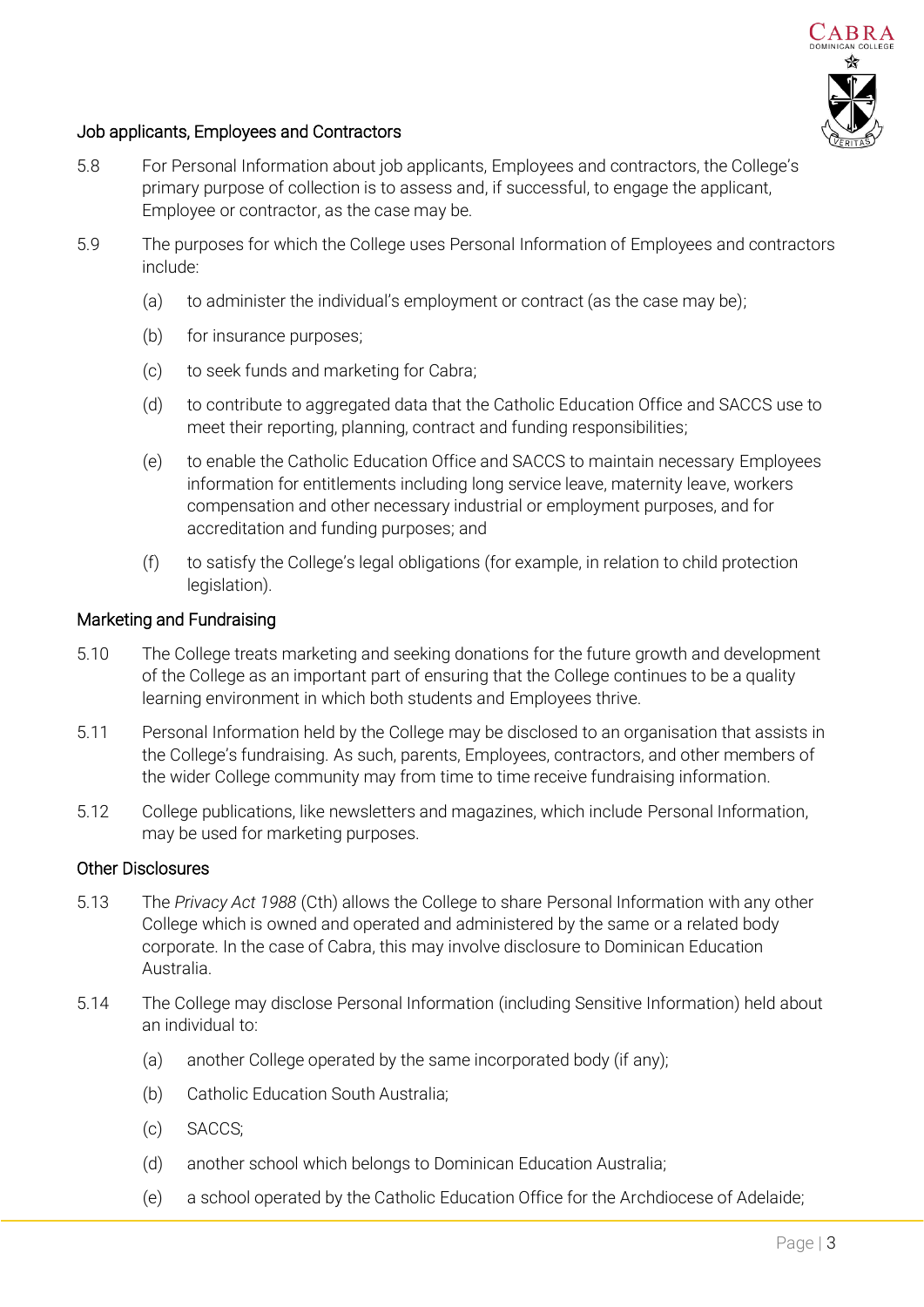

- (f) a school operated by the Catholic Diocese of Port Pirie Incorporated;
- (g) Catholic Church Insurances;
- (h) Government departments;
- (i) the local parish;
- (j) people providing services to the College (including specialist visiting teachers, consultants and sports coaches);
- (k) recipients of College publications, like newsletters and magazines;
- (l) parents and caregivers; or
- (m) anyone to whom the individual authorises the College to disclose information.
- 5.15 Sometimes the College may ask individuals to consent to some disclosures or uses of Personal Information for certain purposes, either in writing or verbally. In other cases, consent may be implied.

#### Sending information overseas.

- 5.16 The College will not send Personal Information about an individual outside Australia without:
	- (a) obtaining the consent of the individual (in some cases this consent will be implied);
	- (b) conducting a Privacy Impact Assessment; or
	- (c) otherwise complying with the Australian Privacy Principles.

#### Sensitive Information

5.17 Sensitive Information will be used and disclosed only for the purpose for which it was provided or a directly related secondary purpose, unless the individual agrees otherwise, or the use or disclosure of the Sensitive Information is allowed by law.

# Management and security of Personal Information

- 5.18 Cabra's Employees are required to respect the confidentiality of students' and parents' Personal Information and the privacy of individuals.
- 5.19 The Australian Privacy Principles require the College not to store Personal Information longer than necessary.
- 5.20 Cabra has in place steps to protect the Personal Information held from misuse, loss, unauthorised access, modification or disclosure by use of various methods including locked storage of paper records and password access rights to computerised records.

# Updating Personal Information

- 5.21 The College endeavours to ensure that the Personal Information it holds is accurate, complete and up to date.
- 5.22 Throughout their time at Cabra, families are asked to inform the College of any changes to their Personal Information (including student health information). Families can do this by:
	- (a) informing the College Administration Office via Student Services;
	- (b) the College registrar; or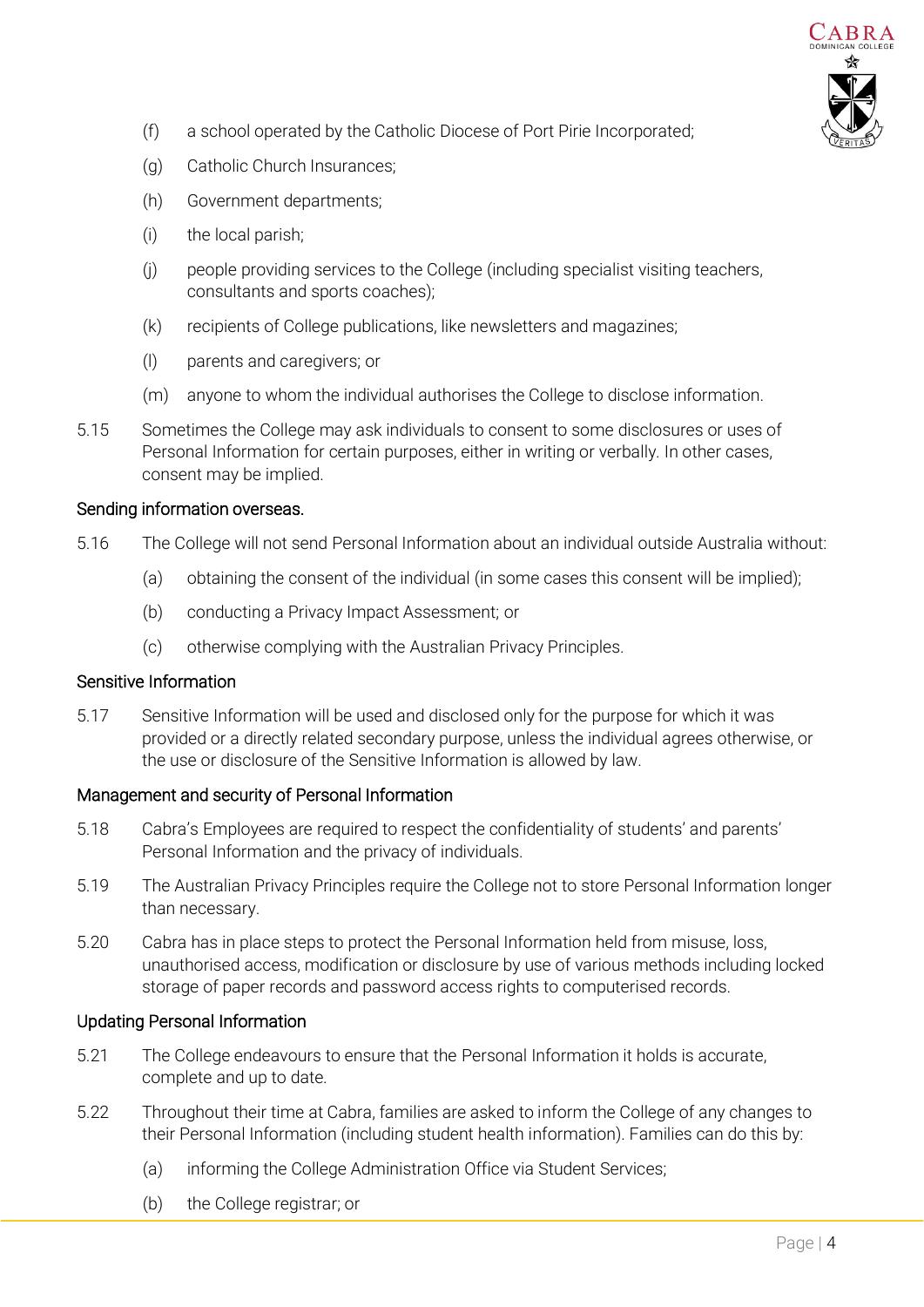

(c) using self-serve function on Consent2Go,

Any changes to Personal Information must be made in writing.

### Consent to Use Images

- <span id="page-4-0"></span>5.23 Cabra Dominican College has a number of communications outlets in which students' images may be used. These include the College website, Veritas yearbook, the official College social media accounts, magazines, and newsletters.
- <span id="page-4-1"></span>5.24 Upon enrolment, parents complete a consent for publication via Consent2Go which asks for their consent to use the student's image in any of these various outlets. Parents may withdraw this permission at any time throughout the student's time at the College. As outlined in Cabra's Social Media Guidelines, any students appearing in images within our social media platform must have current consent.
- 5.25 If the College receives a request to use student images or work by outside agencies such as the Catholic Education Office or SACE office, we seek a separate permission from parents. Therefore, the permissions described in clause [5.23](#page-4-0) and [5.24 above](#page-4-1) only refer to the use of student work and images in Cabra Dominican College publications.

#### Right to Check Personal Information Held

- 5.26 Under the *Privacy Act 1988* (Cth), individuals may seek access to any Personal Information that the College holds about them and to advise of any perceived inaccuracy. There are some exceptions to this right set out in the *Privacy Act 1988* (Cth).
- 5.27 Students will generally have access to their Personal Information through their parents. For individuals to make a request to access any information the College holds about them, they should contact the Principal's Assistant in writing.
- 5.28 The College may require individuals to verify their identity and specify what information they require. A fee may be charged to cover the cost of verifying the individual's application and locating, retrieving, reviewing and copying any material requested. If the information sought is extensive, the individual will be advised of the likely cost in advance.

# Consent and rights of access to the Personal Information of students

- 5.29 The College respects every parent's right to make decisions concerning their child's education. Generally, the College will refer any requests for consent and notices in relation to the Personal Information of a student to the student's parents. The College will treat consent given by parents as consent given on behalf of the student and notice to parents will act as notice given to the student.
- 5.30 Parents may seek access to Personal Information held by the College about them or their child by contacting the Principal's Assistant. However, there will be occasions when access is denied. Such occasions would include where release of the information would have an unreasonable impact on the privacy of others, or where the release may result in a breach of the College's duty of care to the student.
- 5.31 The College may, at its discretion, on the request of a student, grant that student access to information held by the College about them, or allow a student to give or withhold consent to the use of their Personal Information, independently of their Parents. This would normally be done only when the student involved has reached 18 years of age, but the College could do